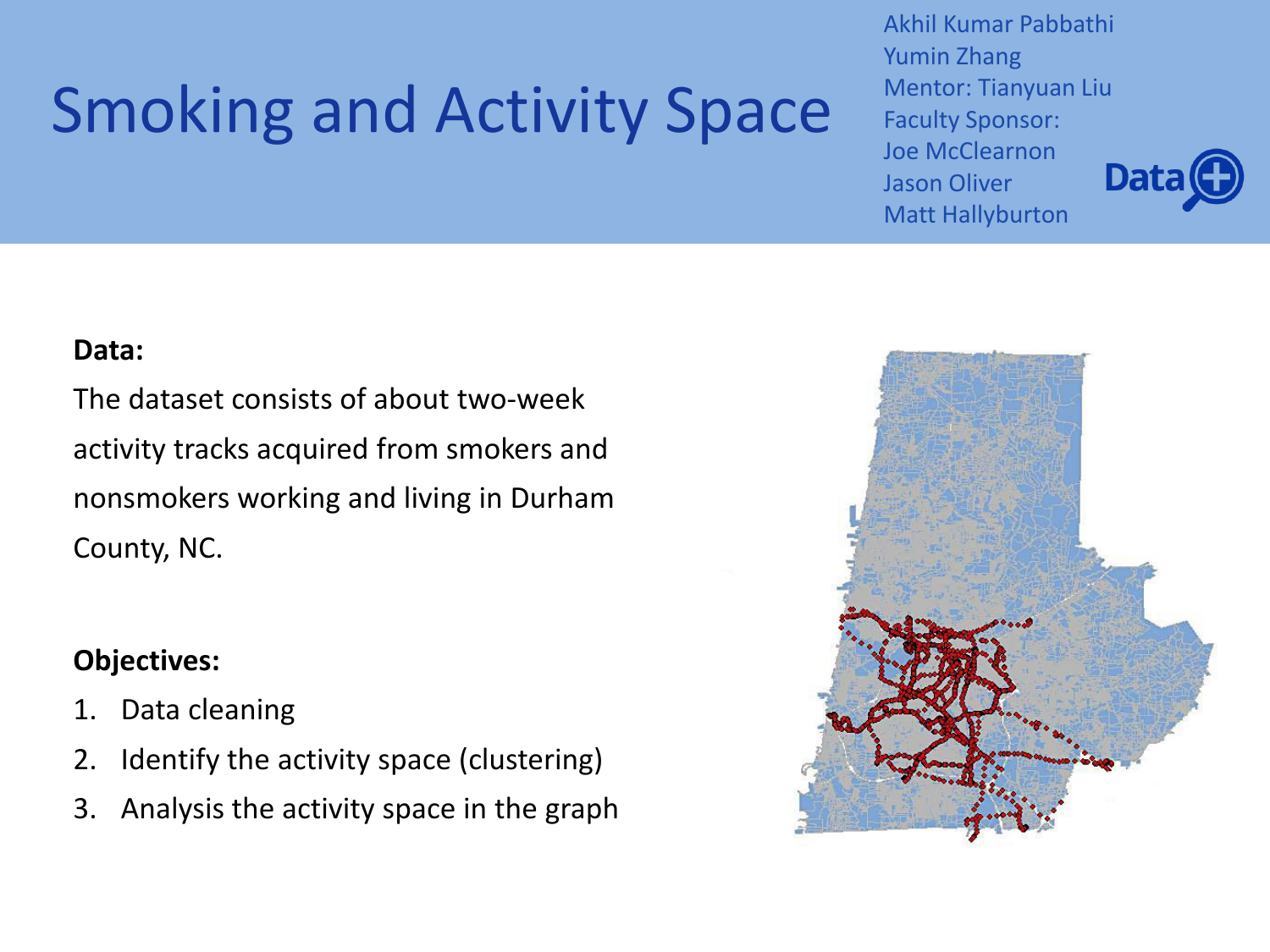## Method and Result of Clustering





- In order to analyze the activity space, the staying place of the participant's activity tracks is the point of interest. The staying places are identified as clusters in the geo-spatial dataset.
- The GPS coordinates are joined with the parcel, which is a small unit of land with a unified function, to form the basic structure of the clusters. The figure above shows how the parcel spatial joins with the points falling onto it.
- Because some clusters might span over multiple parcels, some parcels are combined based on whether two parcels are within a certain distance and have the same land use type. Each cluster is represented by an unique parcel ID associated with the GPS coordinates.
- The final clusters are verified in a data-drivenproduced map to ensure the thresholds for combining the parcels will produce the optimal result.